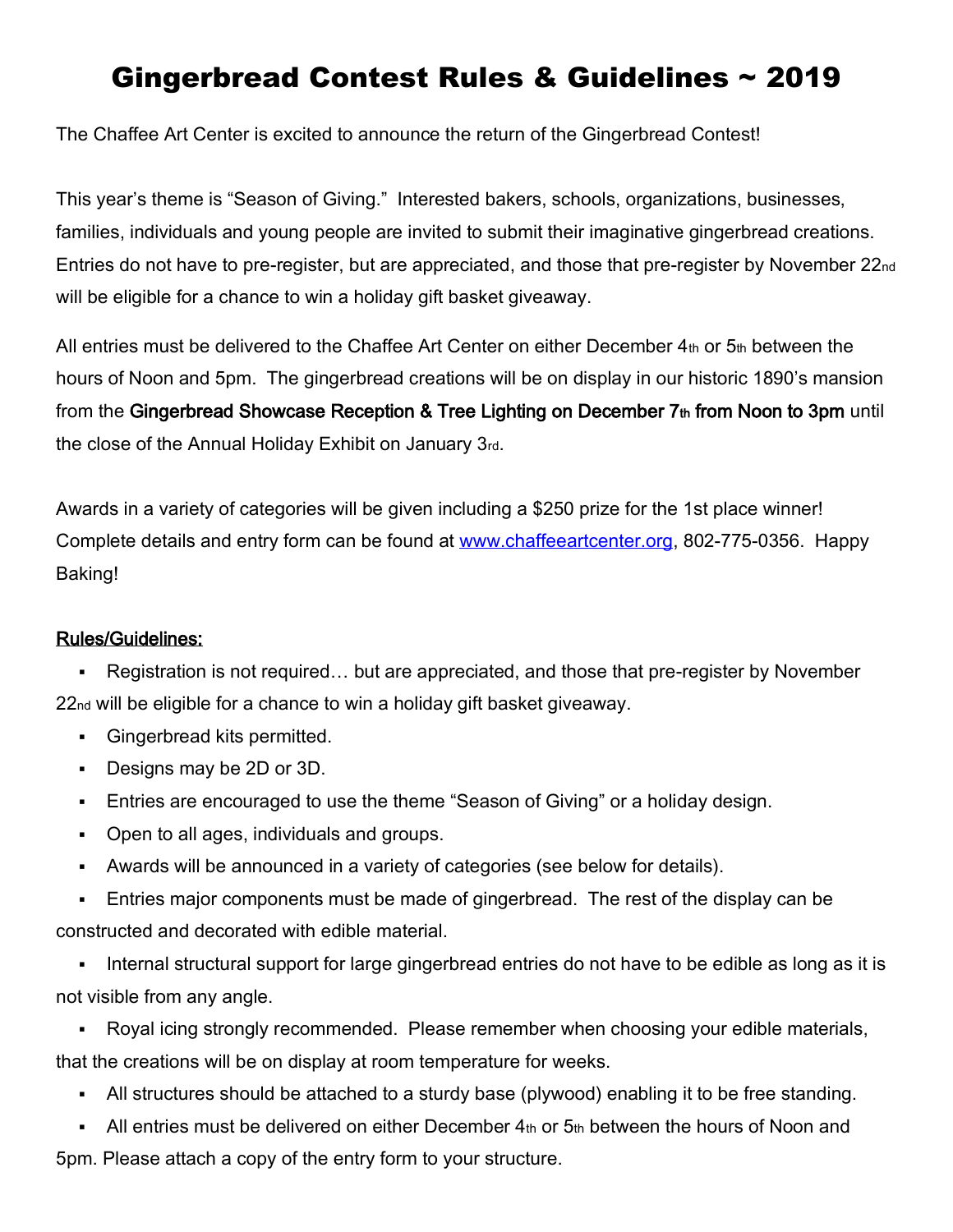- Delivery location is the Chaffee Art Center at 16 South Main Street in Rutland, Vermont.
- All gingerbread creations will be on display from the Gingerbread Showcase Reception & Tree Lighting on December 7th from Noon to 3pm, until January 3, 2020.
- **Entries can be picked up on Saturday, January 4th between 11am and 3pm. Entries not picked** up by 3pm on January  $4<sub>th</sub>$  will be discarded.
- The Chaffee Art Center reserves the right to not display an entry considered to be inappropriate or not showing quality, and to take out a display that is showing signs of deterioration.
- The Chaffee Art Center and staff/volunteers cannot be held responsible for any damages incurred to the displays while on the Chaffee Art Center's property.

#### Award Information:

1st, 2nd, and 3rd place winners will be decided upon by a panel of judges. Winners will be announced at the December 7th Gingerbread Showcase Reception.

Visitors will vote for their favorite gingerbread entry in each division from December 7th to January 3rd. These People's Choice winners will be contacted by the Chaffee Art Center.

#### Award Categories

All entries will be eligible for the following  $1<sub>st</sub>$ ,  $2<sub>nd</sub>$  and  $3<sub>rd</sub>$  prizes:

1st place…\$250 2nd place…\$150 3rd place…\$100

- There will be a People's Choice Awarded per Division:
	- \_\_\_Professional: Bakeries, Caterers, Professional Bakers
	- \_\_\_Business: Employees participate together
	- \_\_\_Family, School and Group: Families and groups participating with children
	- \_\_\_Adult: ages18 and up
	- \_\_\_Teen: ages 13 to 17
	- Youth: ages 7-12
	- \_\_\_Child: ages 6 and under

### Judging criteria:

- Overall appearance
- Originality, imagination and creativity